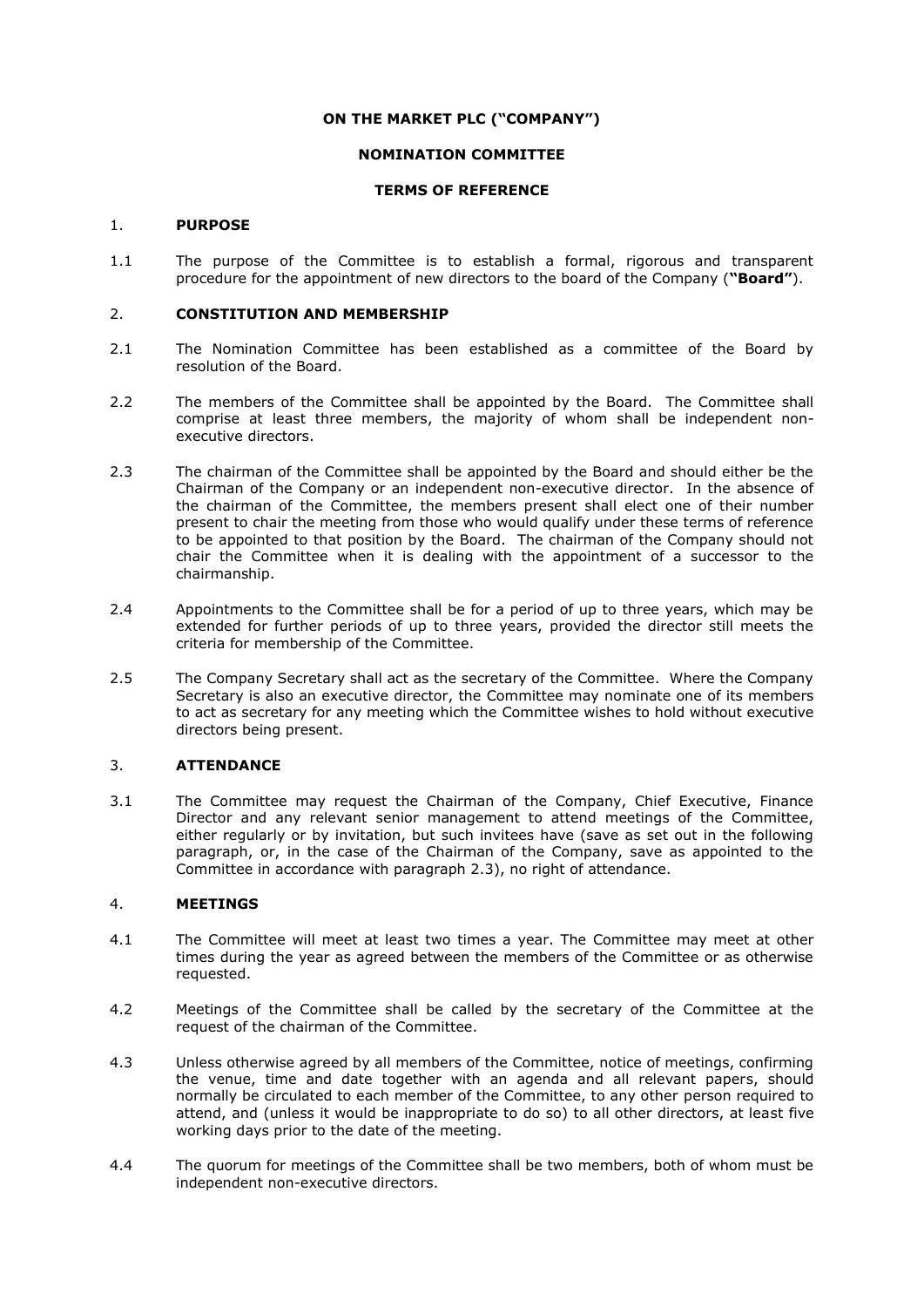4.5 Decisions of the Committee will be made by majority vote. In the event of an equality of votes the chairman of the Committee will have a second or casting vote.

### 5. **REPORTING**

- 5.1 Sufficient time should be allowed after Committee meetings for the Committee to report to the Board on the nature and content of discussion, on recommendations, and on actions to be taken. The Secretary shall minute the proceedings and resolutions of all meetings of the Committee, including recording the names of those present and in attendance and any conflicts of interest. Draft minutes of Committee meetings shall be circulated promptly to all members of the Committee and, once agreed, to all members of the Board, and to the Company Secretary unless a conflict of interest exists or it would be inappropriate to do so.
- 5.2 The Committee chairman shall report to the Board on its proceedings after each meeting on all matters within its duties and responsibilities.
- 5.3 The Committee shall make whatever recommendations to the Board that it deems appropriate on an area within its remit where action or improvement is needed.
- <span id="page-1-0"></span>5.4 The Committee shall produce a report to be included in the Company's annual report about its activities, the process used to make appointments and explain if external advice or open advertising has not been used. Where an external search agency has been used, it shall be identified in the annual report and a statement made as to whether it has any connection with the Company.
- 5.5 The report referred to in [5.4](#page-1-0) should include a statement of the Board's policy on diversity, including gender, any measurable objectives that it has for implementing the policy and progress on achieving the objectives.
- 5.6 The chairman of the Committee should be present at the Company's annual general meeting to respond to questions on matters within the responsibility of the Committee.

# 6. **DUTIES OF THE COMMITTEE**

The Committee should carry out the duties below for the Company, major subsidiary undertakings and the group as a whole, as appropriate.

The Committee shall:

- 6.1 regularly review the structure, size and composition (including the skills, knowledge, experience and diversity) of the Board and make recommendations to the Board with regard to any changes;
- 6.2 give full consideration to succession planning for directors and other senior executives in the course of its work, taking into account the challenges and opportunities facing the Company, and the skills and expertise needed on the Board in the future, in particular they should be mindful of the FRC's Guidance on Board Effectiveness, Section 4 Board Composition and Succession Planning;
- 6.3 keep under review the leadership needs of the organisation, both executive and nonexecutive, with a view to ensuring the continued ability of the organisation to compete effectively in the marketplace;
- 6.4 keep up to date and fully informed about strategic issues and commercial changes affecting the Company and the market in which it operates;
- 6.5 be responsible for identifying and nominating for the approval of the Board, candidates to fill Board vacancies as and when they arise;
- 6.6 before any appointment is made by the Board, evaluate the balance of skills, knowledge, experience and diversity on the Board, and, in the light of this evaluation prepare a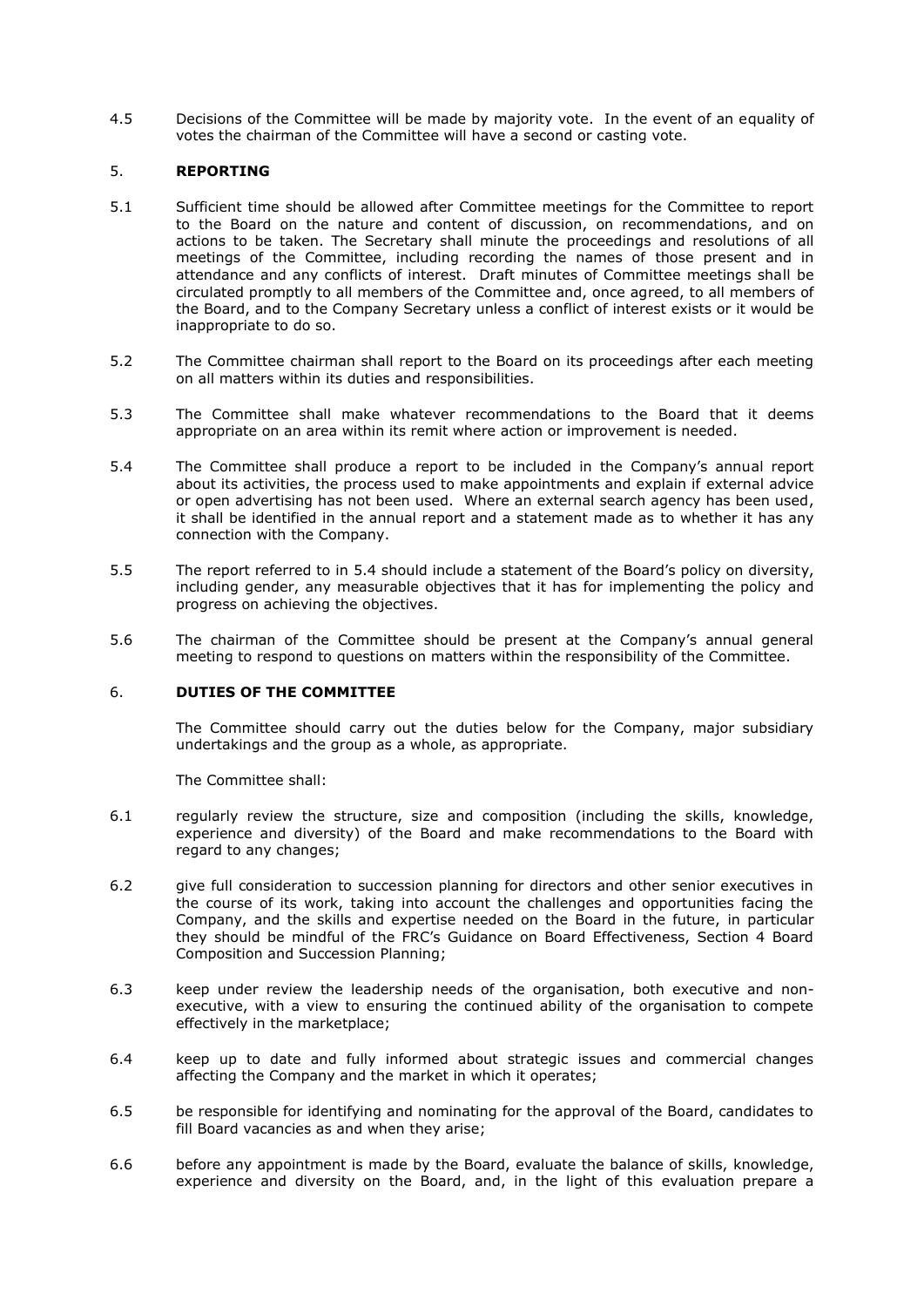description of the role and capabilities required for a particular appointment. In identifying suitable candidates the Committee shall:

- 6.6.1 use open advertising or the services of external advisers to facilitate the search;
- 6.6.2 consider candidates from a wide range of backgrounds; and
- 6.6.3 consider candidates on merit and against objective criteria and with due regard for the benefits of diversity on the Board, including gender, taking care that appointees have enough time available to devote to the position;
- 6.7 for the appointment of a chairman, prepare a job specification, including the time commitment expected. A proposed chairman's other significant commitments should be disclosed to the Board before appointment and any changes to the chairman's commitments should be reported to the Board as they arise and disclosed in the next Annual Report;
- 6.8 prior to the appointment of a director, the proposed appointee should be required to disclose any other business interests that may result in a conflict of interest and be required to report any future business interests that could result in a conflict of interest;
- 6.9 when considering the appointment of both executive and non-executive directors to the Board, review such directors' positions and interests in other companies or firms, in order to identify any conflicts of potential conflicts of interest and make recommendations to the Board as to whether these positions and interests should be authorised;
- 6.10 ensure that on appointment to the Board, non-executive directors receive a formal letter of appointment setting out clearly what is expected of them in terms of time commitment, Committee service and involvement outside Board meetings;
- 6.11 review the results of the Board performance evaluation process that relate to the composition of the Board;
- 6.12 review annually the time required from non-executive directors. Performance evaluation should be used to assess whether the non-executive directors are spending enough time to fulfil their duties; and
- 6.13 work and liaise as necessary with all other board committees.

The Committee shall also make recommendations to the Board concerning:

- 6.14 formulating plans for succession for both executive and non-executive directors and in particular for the key roles of the chairman and chief executive;
- 6.15 suitable candidates for the role of senior independent director;
- 6.16 membership of the Audit and Remuneration Committees, and any other board committees as appropriate, in consultation with the chairmen of those committees;
- 6.17 the re-appointment of any non-executive director at the conclusion of their specified term of office having given due regard to their performance and ability to continue to contribute to the Board in the light of the knowledge, skills and experience required;
- 6.18 the re-election by shareholders of directors under the annual re-election provisions / retirement by rotation provisions in the Company's Articles of Association, having due regard to their performance and ability to continue to contribute to the Board in the light of the knowledge, skills and experience required and the need for progressive refreshing of the Board (particularly in relation to directors being re-elected for a term beyond six years);